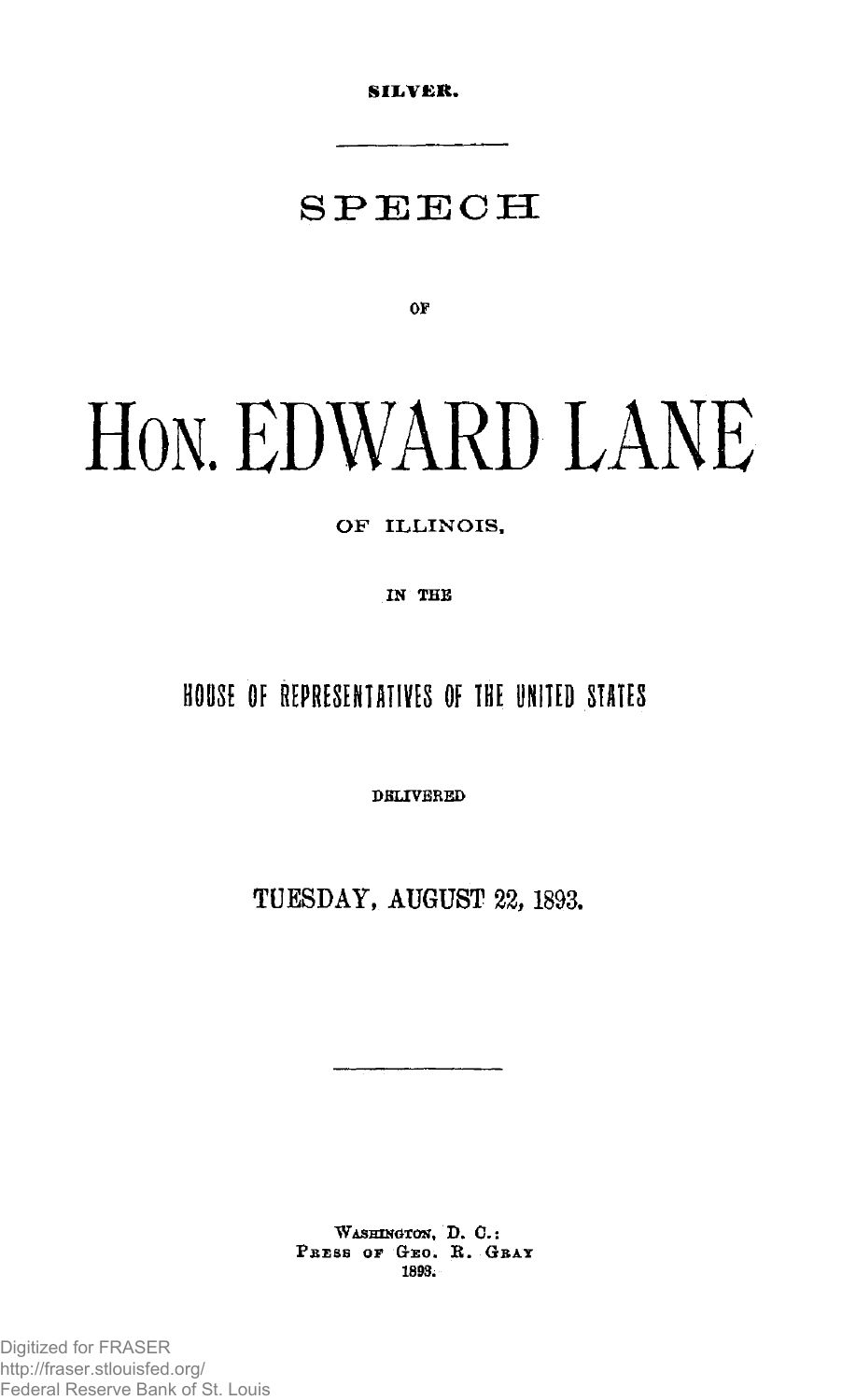# HON. EDWARD LANE,

#### OF ILLINOIS , The ILLINOIS IN THE HOUSE OF REPRESENTATIVES,

**IN THE HOUSE OP REPRESENTATIVES,**  *Tuesday, August* **22, 1893.** 

The House having under consideration the bill (H. R. I) to repeal a part of an act, approved July 14, 1890, entitled "An act directing the purchase of silver bullion and the issue of Treasury notes thereon, and for other purposes"—

Mr. LANE said :

Mr. SPEAKER: We are herein extraordinary session to consider the extraordinary condition of the country. What we do or fail to do will affect the present generation and generations yet unborn for weal or woe. We are assembled in the presence of 65,000,000 of American people. Their eye to-day is watching the action of this House; and to-morrow and until the present bill is disposed of, not only the eye of the American people but the eye of the entire world is upon this body. In this great presence, it becomes every man to do what he conceives to be his duty in this great emergency.

We are told the nation is sick; and every member of the House on the one side or the other undertakes to diagnose the case. One man says the trouble is one thing; another man says it is another. One man says the trouble is the Sherman act; another says it is the banks, while another says it is a want of confidence, and so on.

Mr. Speaker, I am willing to concede that there is a want of confidence in this country; and there is great reason for want of confidence. You will pardon me for using plain language (for I am a plain business man); I want to tell you why that want of confidence exists. For some time past there has been an organized system of lying in this country.

During last session of Congress while I was engaged here one day, I received in my mail thirty-five or forty letters from persons in my district, members of the Grand Army of the Republic. These men, it appeared, had received circulars on paper printed by the Government and sent out to the various lodges or posts; and in these circulars the assertion was made, "You will be paid your pension in a 70-cent dollar.'' And they wrote to me to ask what this meant. That assertion, an absolute falsehood, was sent out to those men by a representative of the people in this House from Ohio [Mr. HARTER],

The press and the mails of the country for the last six months have been loaded down with documents embracing infamous falsehoods of this description. I have at my room a great number of circulars which have been sent out to the people, asserting that the country is going to ruin unless the Sherman act is repealed. Men who send abroad a false alarm of this kind are on a par with those who raise a false alarm of fire while citizens are sleeping peacefully in their homes at night. Why should an innocent people be aroused by a false alarm of fire or murder.

 $\Lambda$  Mr. Speaker, if we want to restore confidence in this country we should pass a law which should make the circulation of such documents a criminal act. Stop your lying about the financial affairs of this country. [Laughter and applause.] Mr. Speaker, I have sat here and listened hour by hour and day by day to the misleading statement that we have in this country a 70-cent silver dollar.

While I was on my way from my home to attend Congress I met on the train at Cincinnati a banker; we were in the sleeper together; and when he found that I was a member of this House, he commenced the discussion of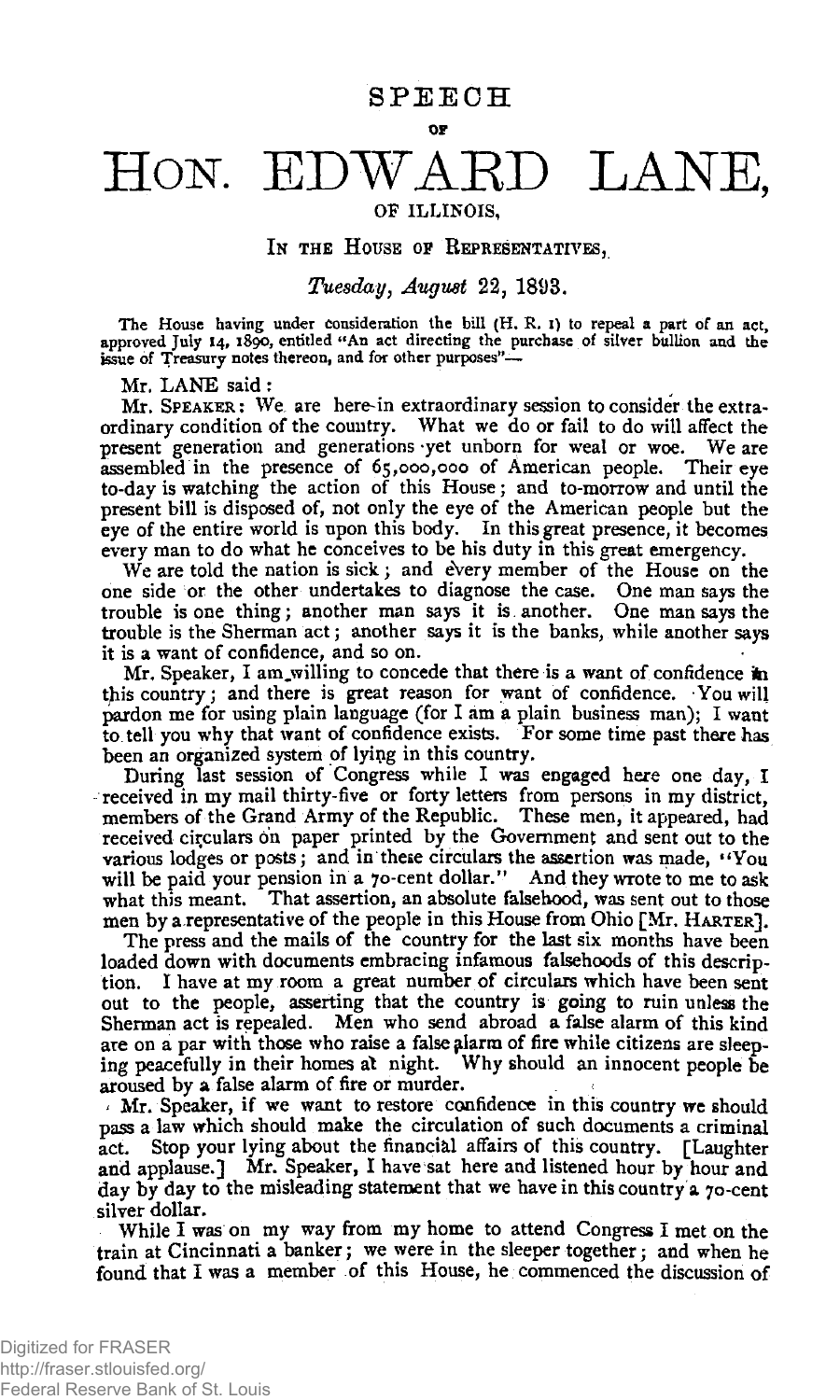this question with me. A question was raised as to the value of the silver dollar. " Why," said he, " certainly it is a  $65$ -cent or a  $70$ -cent dollar." We talked a little longer on the subject, when presently the conductor came in and said, "Gentlemen, I want your money for your berths." This banker put his hand in his pocket and pulled out two silver dollars, which he handed to the conductor to pay for his berth for the night, and the conductor accepted the same. "There," said 1, " is the answer to all the talk in which you have been indulging ; your act gives the lie to what you have said."

There is not a man in this House or in America who has ever passed a silver dollar for less than 100 cents. It will pass at any bank, at any store, in any business transaction for 100 cents. Nay, it will pass at the Bank of England to-day for 100 cents, less the cost of bringing it here and the current rate of exchange. It will pass at any bank in the world. The four hundred million silver dollars now lying in the Treasury are four hundred millions of denials to every man who asserts that the silver dollar is a false dollar.

There is one phase of this matter in which this falsehood becomes abso-<br>lutely wicked. When the man who has gold refuses to take silver in exchange When the man who has gold refuses to take silver in exchange unless it be rated at 65 or 70 cents on the dollar—when he thus raises the price and makes a discrimination against the coin which you and I take for a dollar—we have a transaction which is simply wicked.

If the Government would be honest to-day and do as our fathers did—if every man who has silver bullion were permitted to take it to the mints and have it coined and stamped, so that it might be put in circulation as money —then we would have no four hundred million dollars in the Treasury; we would have no dishonest dollar in this country.

Mr. Speaker, every dollar is an honest dollar that drives the sheriff from my door and pays the execution he holds against me, and thus saves my home to me to protect my wife and children from the summer's heat and winter's storm, and this a silver dollar will do. Every dollar placed in the hands of a laborer that pays for a day's work which enables him to purchase food and clothing for his family is an honest dollar, and this a silver dollar will do. A silver dollar will pay your taxes, it will pay your honest debts, it will buy the necessaries of life, it will educate your children, build school houses and churches, and meet all known wants for money except the greed of the bond-" holder. It is an honest dollar.

What does the Government of the United States assume when it coins a silver dollar? Not a thing in the world, Mr. Speaker, not a solitary thing, except that it guarantees that the silver dollar is of a certain quality and fineness and weight. That is all. You may make other laws, which will make it a legal tender or something else, but the mere act of coinage is simply to stamp the quality of the coin and nothing else. It does not promise to pay a dollar. There is no promise connected with the payment of a gold or silver dollar.

Mr. COOMBS. What is, that ?

Mr. LANE. I say that there is no promise to pay a dollar, the act of coinage being simply to stamp the quality of the coin.

Mr. COOMBS. Does it not stamp its value upon it?

Mr. LANE. No, it only stamps the guaranty of the Government that the silver dollar contains  $412 \frac{1}{2}$  grains of fine silver, or that the gold dollar contains such weight of gold as the law requires.

Mr. COOMBS. But it says " one dollar."

Mr. LANE. Yes, it says it is a dollar, and it is a dollar; but you are attempting to discredit the Government.

What is the difference, Mr. Speaker, between the silver dollar and the paper dollar? Why, the silver dollar the Government coins contains a declaration that it represents  $412\frac{1}{2}$  grains of silver; but when the Govern-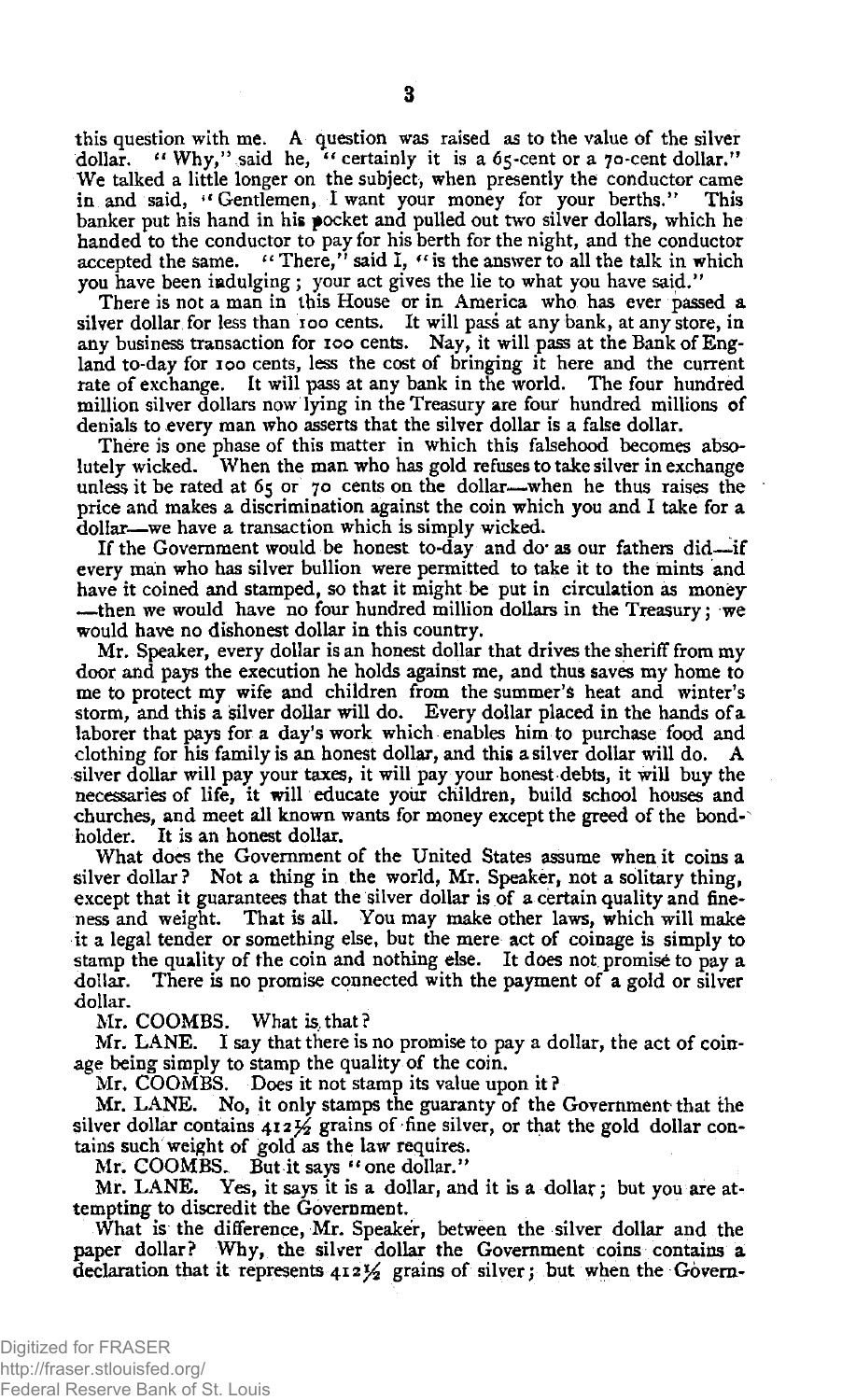ment issues the paper dollar it issues only a promise to pay 100 cents at some future time—I do not know when. What is the difference—the commercial difference—between them? One represents a day's labor performed—the silver dollar. That is what it represents. A silver dollar represents a bill of exchange drawn on the world. One represents a day's labor performed down in the bowels of the earth or somewhere else. But what does the paper dollar indicate? It indicates that a man must perform a day's labor in the future to pay for that paper dollar. One is cash, the other credit. One is money, the other make-believe.

There is no money in the world, my friends, only gold and silver. Everything else must be measured by that standard and that standard alone when we come down to business. Every paper dollar in the world is issued on the faith that some day it will be redeemed either in gold or silver. If it was not for that belief it would not be touched by anybody. If you gave me to-day a note of George Gould or William H. Vanderbilt for a thousand dollars, with the stipulation that it will never be paid, I would not take it as a gift. I would not have it. It would be worthless. I take a note because I expect it to be paid some day; and I do not care what the wealth of Gould or Vanderbilt is; unless they intend to pay the note^it is of no value to me.

The gentleman from New York [Mr. HENDRIX], a banker who comes here and boasts that he is the president of a national bank, now proposes by legislation to put money in his own pocket, but claims that this is done by "evolution." That is the way he puts it. Now, for myself I do not think the laws of evolution apply to human affairs or to human existence.

If he thinks that he is the result of evolution, and that his forefathers were monkeys, I have no.contention with him. [Laughter.] But mine were not and I am not here monkeying with this question either. [Renewed laughter.} I am content to believe the statements of Moses as to my origin. The gentleman from New York is at liberty to believe what he pleases on this subject.

Mr. Speaker, years ago in the other branch of this Congress—in the Senate—-they passed a resolution by which they prohibited bankers from voting on questions in which they had a direct money interest or which would put money into their pockets.

My colleague on my left—this gentleman is also from New York [Mr. WARNER]—gives you a very vivid description of New York. He says she is the grandest city of the world, and says that God Almighty put New York Harbor there, and, therefore, that New York City is there. That is all right. I have no quarrel with him on that ground; but God Almighty made the Straits of Gibraltar also; but did he put the forts and the guns and the fortifications on those heights, so that the tariff robbers could hold and rob the commerce of the world ? Did God put Wall street where it is as a carbuncle on society ? [Laughter.] Away with all such nonsense.

If, Mr. Speaker, we could have some cyclones in this country that would wipe out Wall street, and your chambers of commerce and your boards of trade, society would run in a natural groove again. In my own State we also have our board of trade which is running in violation of law. The law of the State of Illinois makes it a criminal offense to deal in. "options," or sell wind and make believe that they are selling the products of the farm. One day last summer a member of that board made more money than all the farmers of Illinois could make in a whole year.

Mr. COOMBS. Did he keep it? [Laughter.]

Mr. LANE. He kept it until the next thief came along and took it from him. [Laughter and applause.] That is the way your folks do these things. You believe that money is made by some trick, by a legislative decree. We believe that wealth is created by labor, and the people I represent here have **sent** me here fully instructed what to do. I am here with the Democratic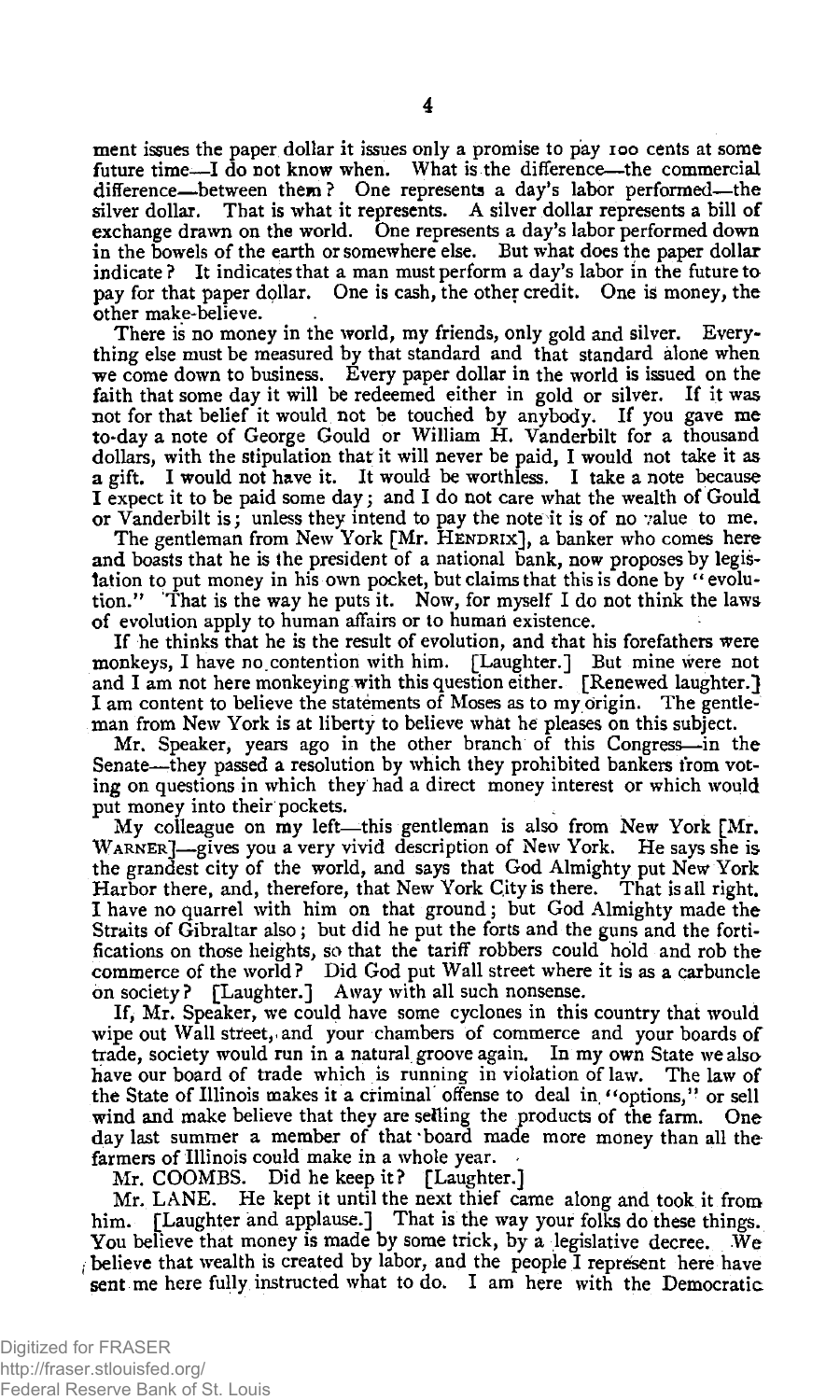platform in my hand, and no pressure that can be brought to bear will stop me from doing my duty.

Mr. WARNER. You have not got the platform in your hand now, have you?

Mr. LANE. I have got it in my head [laughter], and to satisfy my friend from New York I will now take it in my hand and and read it to him for fear he has forgotten what it is. I mean the financial plank of that platform, which reads as follows:

We denounce the Republican legislation known as the Sherman act of 1890 as a cowardly makeshift, fraught with possibilities of danger in the future, which should make all of its supporters, as well as its author, anxious for its speedy repeal. We hold to the use of both gold and silver as the standard money of the country, and to the coinage of both gold and silver without discriminating against metal or charge for mintage; but the dollar unit ot coinage must be of equal intrinsic and exchangeable value, or be adjusted through international agreement, or by such safeguards of legislation as shall insure the maintenance of the parity of the two metals, and the equal value of every dollar at all times in the markets and in the payments of debts; and we demand that all paper currency shall be kept at par with and redeemable in such coin.

We insist upon this policy as especially necessary for the protection of the farmer and laboring classes, the first and most defenseless victims of unstable money and a fluctuating currency.

My friend from New York insists that we should dispose now of the first three lines of this paragraph; that after the word " repeal" there is a period, and we should stop there for the present. I can not agree with him. I do not think that a fly speck should prevent a Democrat from doing his whole duty. [Laughter and applause.]

I am for the whole paragraph, and when we can enact the whole into a law, as we can now, I think we should do so.

I presented this part of the platform to my people last fall in every township in my Congressional district, and they all agreed that it should be made the law of the land as soon as Congress assembled. My friends, I have been engaged in this battle for honest money for more than a quarter of a century. I devoted the vigor of my youth and the years of my early manhood to this work, and now that my hair is white and I have passed the meridian of life, I do not propose to surrender. [Applause.]

I came here under the instructions of my people to vote for the coinage of silver on the same conditions that gold is coined. I am here pledged for the coinage of silver, and may God forget me if I forget my promises to my people or their interests in this House.

Men may get on the stump and assert one doctrine, and have catchwords for platforms, and that kind of thing, but I am not built that way.

Mr. Speaker, my people do not have to consult Chevalier, John Stuart Mill, Ricardo, or any other writer.on finance in order to understand their conditions. They know from personal knowledge that they occupy the garden spot of this whole rich country; that their crops for the last decade have been reasonably abundant, yet their pockets are empty. They have no bank accounts as do people who live in the sterile East; and at the end of the year they can scarcely make the tongue and buckle meet.

The day before I left home to come here I saw a farmer selling a fair article of wheat for 40 cents per bushel in our home market. At this price it takes two bushels and a half to get a gold dollar. Twenty years ago I saw wheat selling on the same market for  $s_1$ , 50 a bushel. Do I think that this is due to supply and demand? No, I do not, nor does any man who has honestly investigated the question.

Mr. COX. That is evolution.

Mr. LANE. Yes, it has evoluted the money into these other fellows' pockets. [Laughter.] As my time is limited, I hope,  $Mr.$  Speaker, that I will not be further interrupted.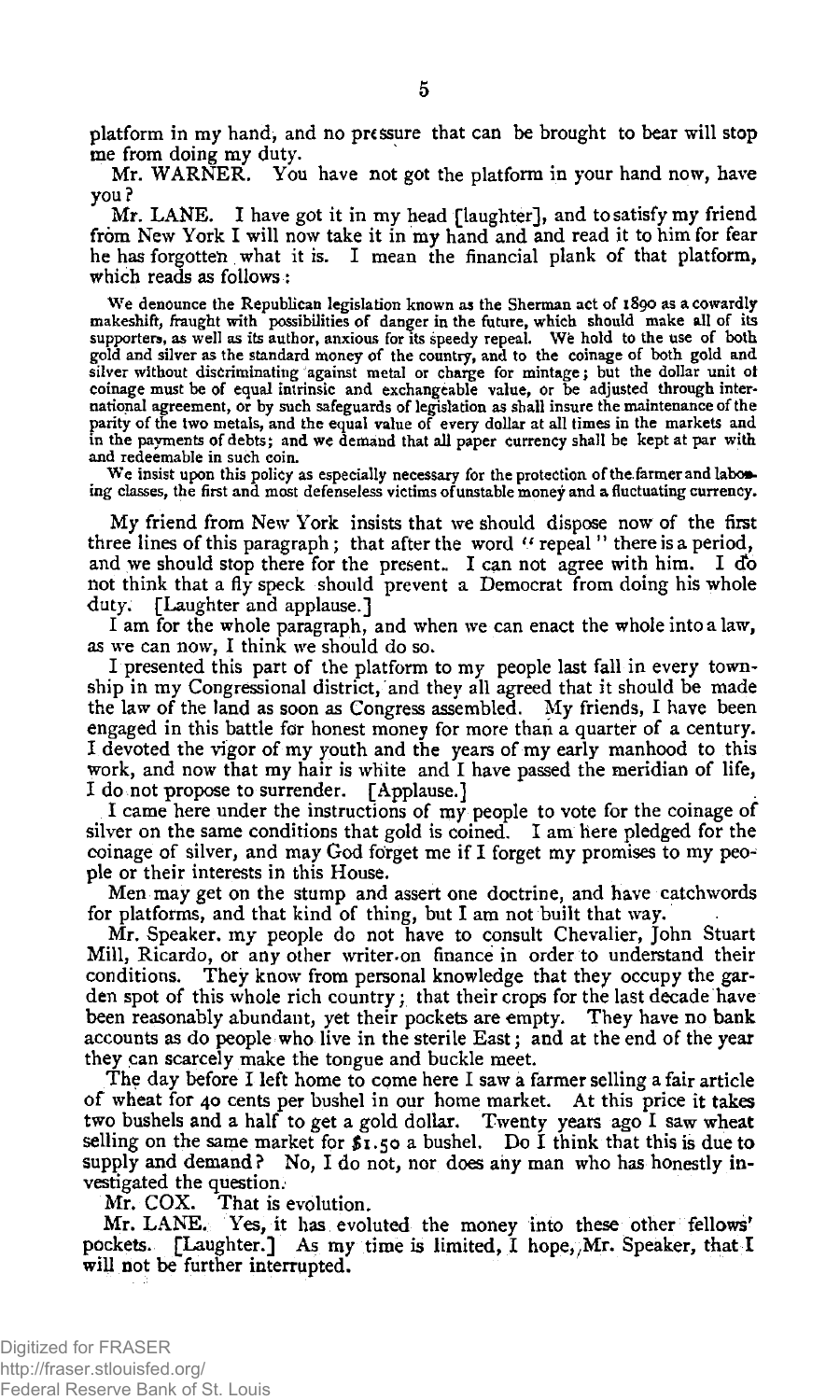In continuation, I wish to say that production is less now in proportion to human consumption than it was twenty years ago, and yet constantly for twenty years prices have gone down year by year until a man is compelled to sell his wheat for forty cents a bushel—ten cents less than he can possibly produce it for. In 1879a report was made in Illinois, by a Republican agricultural board, showing that it cost our farmers \$10,000,000 more to raise our corn crop that year than the crop was worth after it was raised. How can we prosper that way, gentlemen? How do you build your mansions in New York when the laborer in this country lives in a hovel? How do you ride in your palace cars, and in the North, South, East, and West have your palatial residences to meet each returning season of the year, while we, who produce the wealth, the toiling millions of labor, go unrequited ? And yet you are now trying to rivet another chain on the people in addition to those which already bind them.

Mr. Speaker, I am a Democrat and, therefore, a bimetallist. The Constitution under which we have so long lived, and which every Democrat reveres, authorizes the General Government " to coin money, regulate the value thereof and of foreign coins," and provides that "no State shall coin money, emit bills of credit; make anything but gold and silver coin a tender in payment of debts." I am therefore warranted in stating that this Government was formed on a bimetallic basis, and that since its organization the two metals, gold and silver, have traveled side by side as the handmaids of Commerce until our nation has surpassed all others, ancient or modern, in the accumulation of wealth, the increase of population, the popularization of knowledge, the development of the inventive faculties, and the promotion of the general welfare as never seen on earth before.

The fathers of the Republic favored bimetallism, and the experience of a; century in this country confirms the wisdom of their policy. And even prior to the adoption of our Constitution, during the colonial period, gold and silver were used as money, and silver at the same ratio as at the present day. In 1792 we learn that Hamilton, then Secretary of the Treasury, had assayed a number of the old Spanish milled dollars then in circulation, and he found that they contained an average of 371.25 grains of pure silver, and in that way the amount of pure silver in the silver dollar was fixed, and it has so remained to this present hour. In the adoption of this ratio between the two metals Thomas Jefferson, "the father of Democracy," concurred, and the same was approved by Washington, and thus the coinage of both gold and silver was inaugurated in this country.

I am a bimetallist because it is the money of the Constitution, and I am for bimetallism because the people who conferred on me this high office which I hold so instructed me, "Hie **county** conventions in my district declared themselves in favor of bimetallism and the district convention that nominated me asserted that gold and silver were the money of the country.

The great Chicago convention in its platform declared itself in favor of the use of two metals at such a ratio that gold and silver should circulate at a parity. It is said that "public office is a public trust," and if so there should be no betrayal of that trust. The commission I bear from the Democratic party instructs me to favor gold and silver at such a ratio that the purchasing power of a dollar in silver shall be equal to the purchasing power of a dollar in gold. I favor this principle; and no makeshift short of this will satisfy me nor the people I have the honor to represent. Good money, and in sufficient volume, is indispensable to the prosperity and well being of this country. Money is the vital force which in this country has quickened all other forces and preserved the body politic in health and vigor, stimulating all industries and permeating the veins of our vast industrial organism with vitalizing energy. The chief cause of American prosperity in former years was the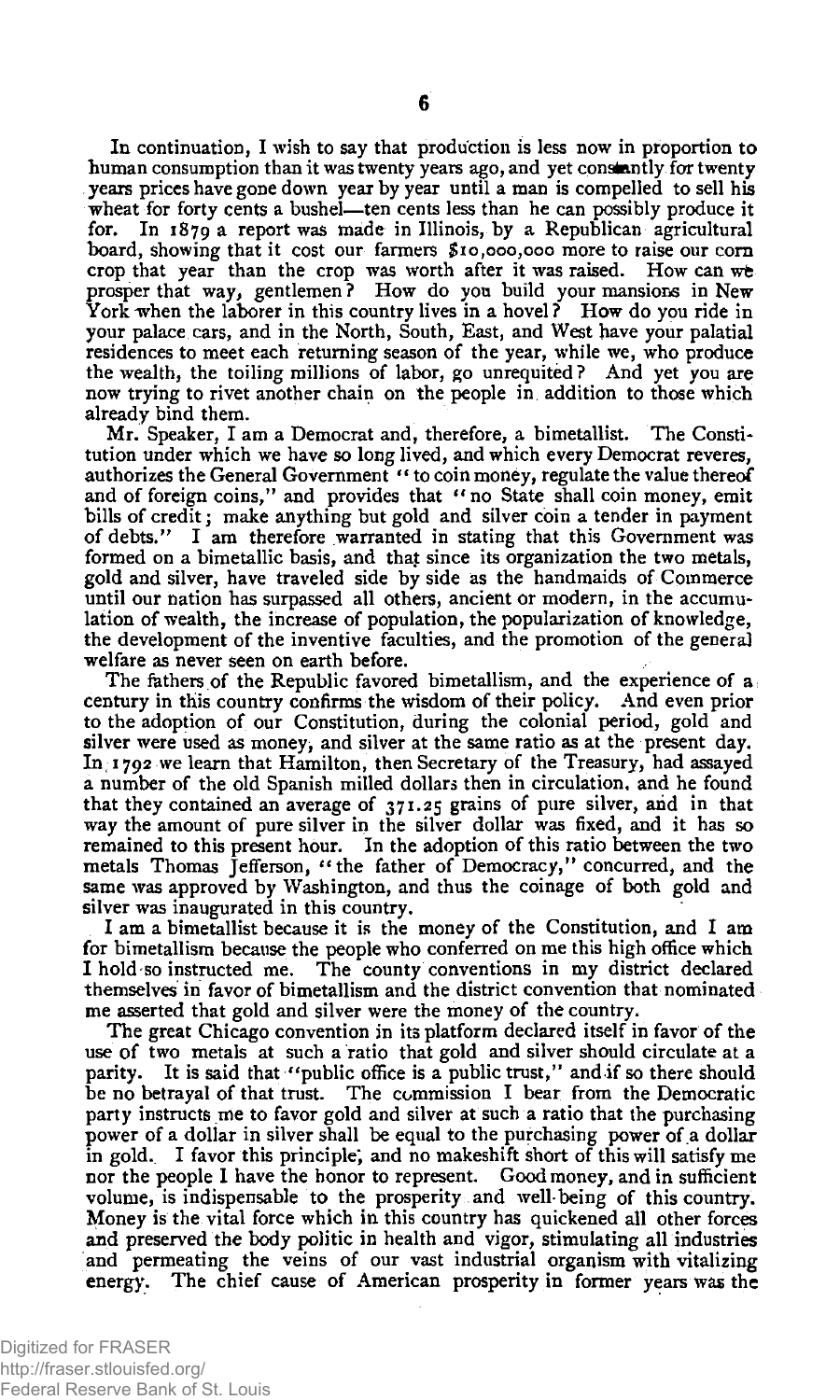interchange of products and commodities between all sections of the world, but particularly our interstate commerce.

The commerce of the world and of this nation can not be carried on without money, and we should have the best. It may be true that under our modern system of business 95 per cent, of the same is transacted by bills of exchange, drafts, and checks, and but 5 per cent. in cash, yet if the money is wanting to settle balances our whole trade will be crippled and financial ruin will soon overtake us.

In prehistoric times it is supposed that such a thing as money was unknown. Barter and exchange of property was the first form of trade ; later on various metals of weight were used as a means of exchange. At one time cattle were used as money; also, human beings were made a legal tender for debts and their value fixed by law. Salt, rice, beans, nails, iron, and brass were used as money.

The first use of gold and silver was by weight, and the exact date of coinage is not known. But all these things are matters of curious learning rather than valid arguments in the discussion of the present question. It is certain, however, that gold and silver were recognized by the common consent of mankind as precious metals for nearly four thousand years, and that as early as five hundred years before the Christian era they were coined into money and became the common medium of exchange wherever commerce was carried on. It is said that the word "money" is derived from moneta, because Roman coins were first struck in the temple of Juno Moneta.

Every child in the land understands you when you speak of money, yet there is not a word in the English language more difficult to define. But it is certain that money is the life-blood of human affairs. It is -the force that underlies our civilization and' impels man to his greatest possible activity. The power of money and the hope of its attainment is the incentive to nearly all of humanity's most earnest and honorable exertion. It moves the orator's tongue) under its charm the advocate becomes bolder, the lawyer more astute, and the preacher more profound ; it turns the mighty wheels of commerce, and forge and furnace under its benign influence lights the continent; in a word, money is the most important factor in our civilization, and nothing can now take its place. Remove money from the channels of trade and blot it from the face of the earth, and you would turn back the hour hand on the dial plate of time to a period when " population dwindled and commerce, arts, wealth, and freedom all disappeared, and when the people were reduced to poverty and misery, to the most degraded condition of serfdom and slavery ''—the fifteenth century.

As I have said before, gold and silver have been used as money for more than two thousand years, and for this purpose they are admirably adapted. They are easily coined into money, they are widely distributed over the earth, and nowhere abundant. They are indestructible, uncreatable, and readily divisible into different coins, and the ratio at which they were first coined was the ratio at which they had been used by weight. The ratio of the two metals has never been a very important question.

Since the coinage of gold and silver up to  $1873$  the ratio between the two metals has ranged between 9 and 16 of silver to 1 of gold, but never went above 16 to 1. We are all acquainted with the ratio of the two metals since the demonetization of silver in  $1873$ . At an early period in England the ratio was regulated by proclamation, but in 1717 it was fixed by **law** and silver was a full legal tender there until 1816, when Lord Liverpool secured the passage of an act adopting gold as the single standard, which act has remained in force until the present time.

In 1871 Germany adopted the gold standard, and sometime after that France closed her mints to the free coinage of silver. The reason England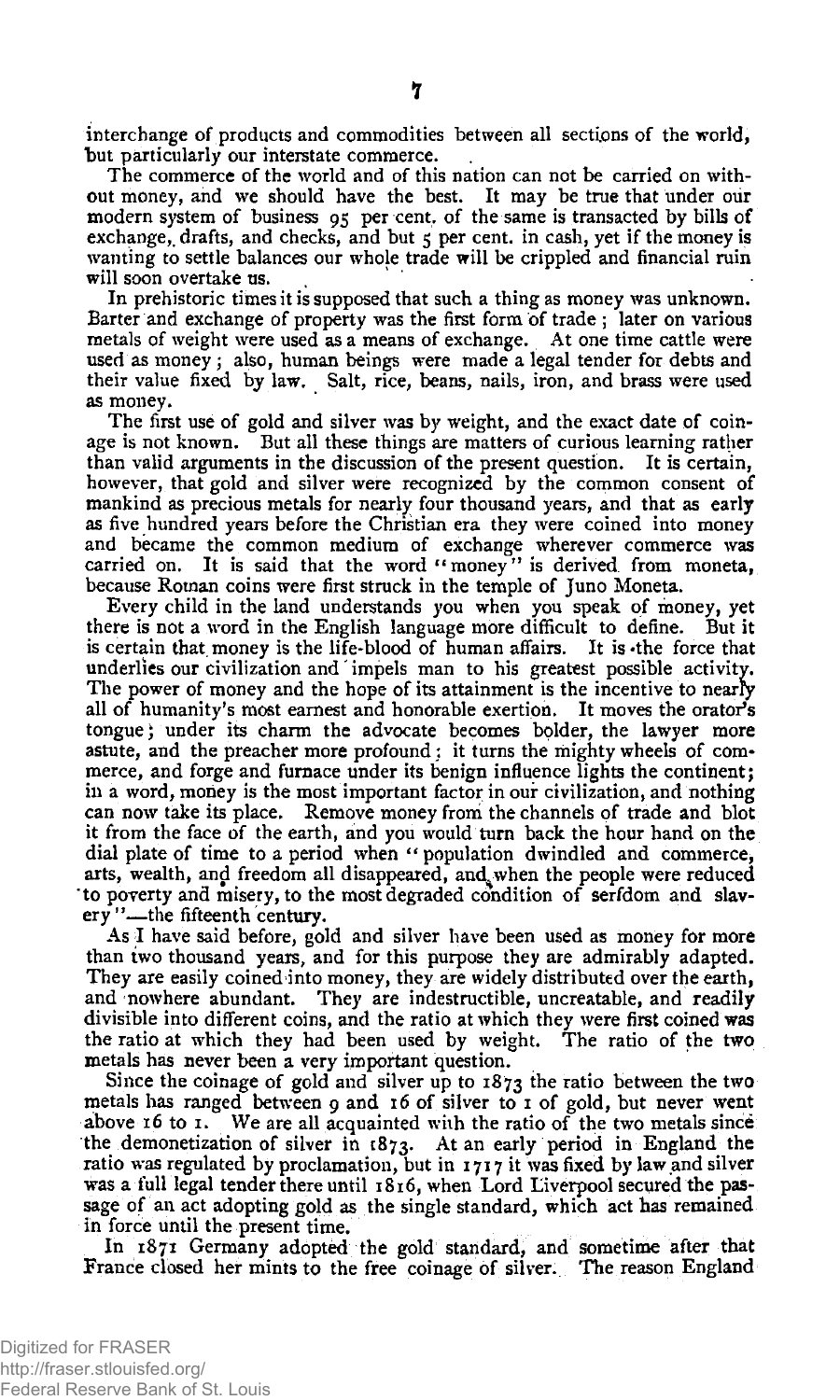demonetized silver in 1816 was because of the Napoleonic wars, which were then just closed, and in demonetizing silver England largely increased her enormous war debt; and being then as now a credit nation, this act greatly increased her gains and income. And for much the same reason Germany adopted the gold standard, because in the Franco-Prussian war an enormous war debt was created and Germany exacted a war indemnity from France of. \$1,000,000,000 in gold, and in the adoption of the gold standard shrewd bankers and credit holders saw an opportunity to make great gains for themselves, and did not hesitate to take advantage of the occasion, but it is said that afterwards Bismarck saw the mistake and said that he had left this matter to others who proved to be bad advisers.

Why was silver demonetized in America in  $1873$ ? Who justified the act at that time? Is it not a fact that the people knew nothing about it at the time? President Grant, who approved the act of demonetizing silver, declared afterwards that when he signed the bill he did not know that it demonetized silver.

The leading men of both parties who were then in Congress and assisted in passing the measure have since stated on their honor in Congress, and on the public platform, that they did not know when the act was passed that the clause in regard to the coining of the silver dollar was omited from the bill. It is very certain that very few knew of the dastardly act until its baneful effects were felt in every cottage in the land. Whatever other influences were made operative in the demonetization of silver the evidence is abundant in the Capitol at Washington that British gold and British influence were largely responsible for the downfall of the white metal. The act was a crime against organized society and a robbery of every wage-worker in the land ; it increased the number of our millionaires, and for every one it made it caused a thousand paupers. Its effects were to reduce the price of farms and of farm products at least one-third in value and to intensify to the same degree the galling yoke of labor.

By reference to the statistician we find that in 1873 barley was worth 91 $\frac{1}{2}$ cents a bushel, and yielded the farmer \$21.15 an acre; in 1888 it was worth 59 cents per bushel, and yielded \$12.57 per acre; oats, in 1873, were worth 37 cents, and in 1889, 22 cents, and yielded to the farmer \$6.26, while in 1873 the yield was  $x_{10}$ ,  $y_{10}$  is  $y_{20}$  corn was worth per bushel 40 cents, and yielded the farmer \$11.41 an acre; while in 1889 corn was worth 28 cents per bushel, and yielded a return to the farmer of but \$7.63 an acre.

Wheat in  $1873$ , at home value, was worth  $x_1, y_1$  per bushel, and the average yield 12.7 bushels, and was worth \$16.63 per acre; while in 1889 it was only 69 cents per bushel, and yielded per acre 12.9 bushels, and value \$8.98.

In 1872 milch cows were worth \$33 each, while in 1890 they were worth but \$22 each, making a net loss to the farmer of \$175,472,000 on 15,952,- 000 cows, while there were more cows per capita in 1872 than there were in 1890.

The corn crop of 1889 was worth \$597,000,000, while if it had sold for the price of 1873 it would have been worth \$1,008,000,000.

If cotton had sold in 1888 for the price of 1873 it would have been worth \$515,000,000, instead of \$292,000,000.

So it will be seen that on corn and cotton alone the farmers of this country lost in a single year \$634,000,000.

The American Journal states that the loss to the farmers of this country on wheat for the last twenty years is  $\sharp$ 2,000,000,000, and on cotton  $\sharp$ 1,-660,000,000.

Now, for twenty years take these two articles of the field and all other farm products of this country, and the sum lost to our farmares is almost beyond comprehension.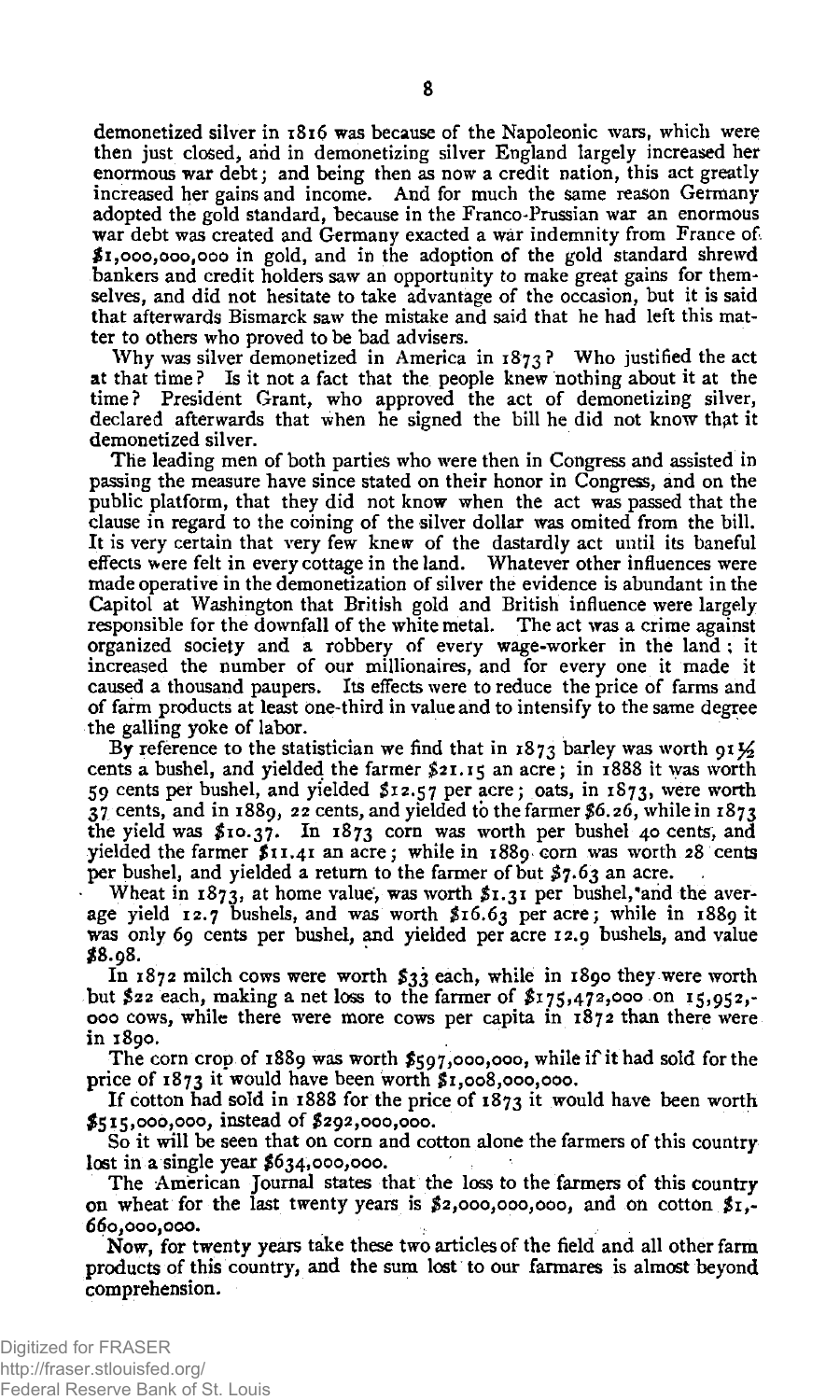In 1886 Great Britain appointed a commission to investigate the changes of the relative values of the precious metals, and in their report they estimated that the reduction of the prices of property generally by demonetizing silver was 33 per cent. Two commissions appointed by the American Congress to investigate this matter, in their report substantially agree with the British commission as to the fall of prices and that the demonetization of silver was the chief cause, and it seems to me that he who would argue against this position with the facts in evidence would argue against the sun. In the jugglery of legislation by the American Congress in the resumption of specie payment and acts in aid thereof, two decades ago, the people of this country were robbed out of many hundred millions of dollars, and in the demonetization of silver and the abandonment of specie payment the robbery runs up into the billions. It is like the negro's coon trap, it was so set that it caught them "a-comin' and  $a$ -goin'."

It matters not whether we resume or abandon specie; payment, the money sharks so frame legislation in each case that the toiling millions are robbed and Wall street enriched. If the toiling farmer, bending over his daily labor, that must be followed in summer's heat and winter's storm, only had time to raise his head and wipe from his face the grime and sweat, and then had time to compute what he has lost because ot the decline in prices, he would see how the law itself, which should be his protection, has been converted into a veritable robbery, taking from the mouths of his family the bread that he has earned and giving it to those who toil not, neither do they spin. Yet Solomon in all his glory never lived like these law-formed gold bugs of our Republic.

The wonder of the age is, how our farmers have survived the legislation of the past twenty years, by which they have been compelled to purchase their commodities on a protected market which raises the price from 47 to *62* per cent, and to sell all their farm products at home and abroad in competition with the ryots of India and the serfs of Russia, and to be further subjected to the decline of prices because of the demonetization of silver. . It is not the farmer alone who has suffered, but this loss has been felt by the wageearner in every cottage in the land. When industries are active labor is prosperous. When money is plenty labor finds steady employment and earns more than in hard times. We may boast as we please about the high wages paid labor in this country, but the fact remains that since  $1873$  the total earnings of our laboring classes have been greatly reduced.

The only way to increase the earnings of all labor is to increase business and production, for in the end wages are but the share of production which labor gets; and there is no such thing as activity in business when the money volume is shrinking, and while the loss to labor has been very great because of the reduction in wages, yet the greatest loss of labor has been because of enforced idleness. When the business of the country is in an active condition, in which it would be if the volume of money bore a proper relation to the population apd industry, then there would be an increased demand, for labor. But it has been estimated by those best able to judge, that because of our money system at least two million men are annually kept out of employment. Assume, then, that if these men were employed at reasonable wages —say *\$2* per day—here is a loss of £4,000,000 daily, and say three hundred working days in a year, the loss per annum would be *\$r,*200,000,000, or the aggregate for twenty years would reach the enormous sum of \$24,000,000,000.

I know that hoarded wealth will laugh at the idea that this army of workhunters could not find employment, but the record stands as I have stated. If the volume of the money of the country was sufficient to keep prices from falling, and then to encourage capital to seek productive enterprises in which labor was employed, every man willing to labor could have been kept at work, and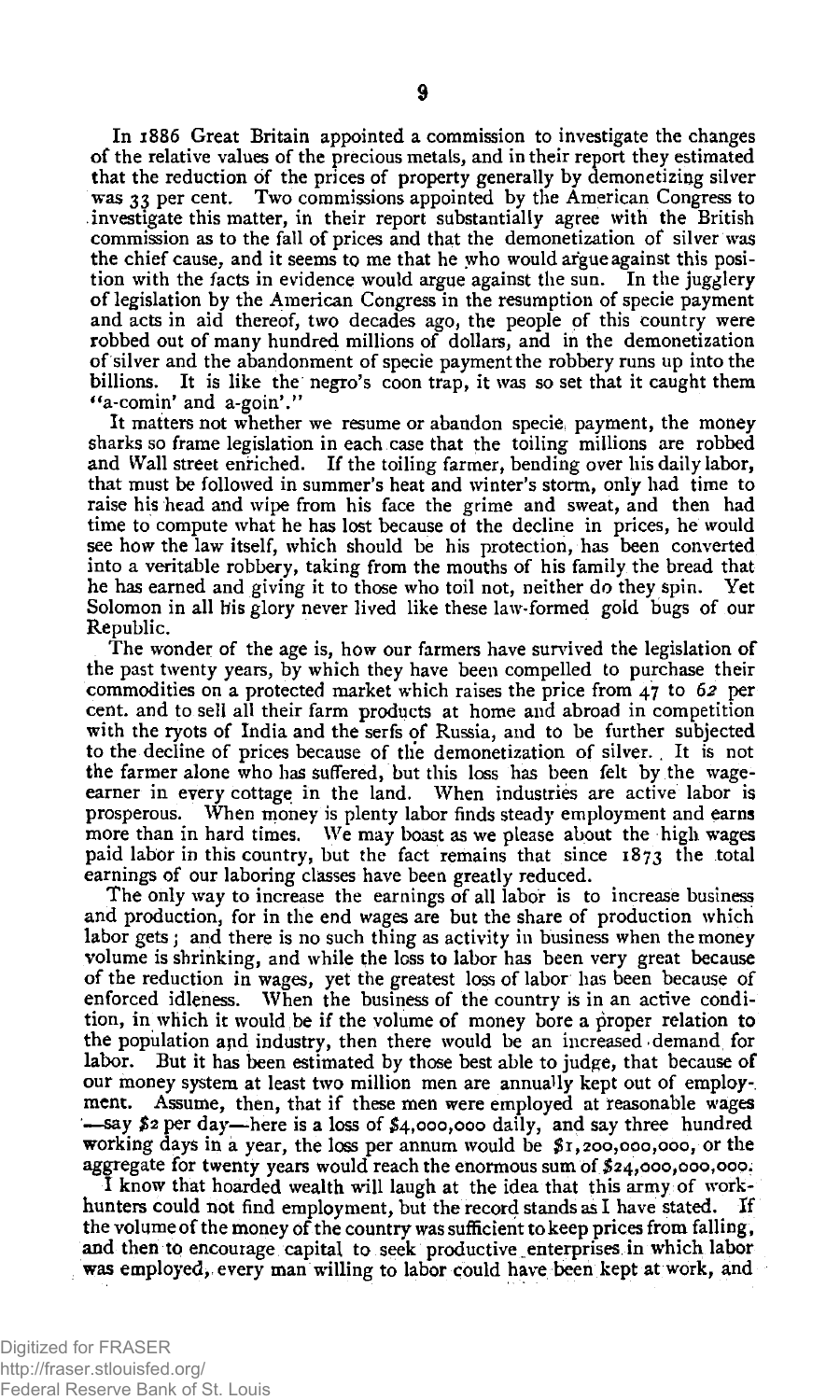no country could possibly enjoy a higher degree of prosperity than when all its people are employed and the product of their labor equitably distributed.

Why was silver demonetized ? This question has been often asked and an answer attempted, but there can be only one truthful answer given, and that is that the money use was taken from silver so as to raise the price of gold. In other words the purpose was to make money dear by contracting its volume and make the price of product as well as labor cheap. When silver was demonetized in  $1873$  the bullion in a silver dollar was worth 3 cents more than the bullion in a gold dollar: since the demonetization, however, silver bullion . has declined, or the gold advanced, so that the difference between the bullion value in a silver dollar was  $53$  cents less than the gold dollar; that is, the one had increased and the other declined until the difference was 53 cents on the dollar.

This principle is also true of the credit and debtor classes. As gold increased so the holdings of the owner of gold and fixed incomes and all loaners of money increased, and the debtor class found it harder to pay their debts in the same ratio.

John Stuart Mill, the greatest economic writer produced by Europe, says:

If the whole money in circulation was doubled, the prices would double; if it would only increase one-fourth, prices would rise one-fourth.

This I regard as the fundamental law of money and the most important rule in economics.

One of the greatest American writers on the subject has said :

The truth is that the most enormous power ever known to man, or that ever can be, lies in money—in the increase or decrease of its quality.

#### Ricardo says:

The value of money in any country is determined by the amount existing; that commodities would rise or fall in price in proportion to the increase or diminution of money. I assume as a fact that is incontrovertible.

Another writer on money says:

That the sum total of the precious metals is reckoned at 50 milliards—one-half gold and one-half silver. If by a stroke of the pen they suppress one of these metals in the monetary service they double the demand for the other metal to the ruin of all debtors.

Mr. Speaker, I might cite many more authorities to the same effect, but I deem these sufficient. These citations are taken from works of the highest authority on economic law, and I think they conclusively establish this proposition, that the volume of money is a very important factor in fixing prices of commodities and labor. Prices are affected by the law of supply and demand, by a change in the supply or demand; if the supply increases and the demand remains the same prices will fall, and if supply decreases with the same demand prices will rise, if the demand increases with the same supply this will increase prices, but if demand decreases then there is a decline in prices.

What I wish to show in this connection is that from 1873 to the present time there has been no such change in the supply of productions or in land relatively to demand or to population as will account for the great change in prices. It will be seen by examination of our statistics that the number of bushels of wheat produced per annum from 1873 has not been relatively greater than population, and the same is true of cattle and other live stock, as well as land, and the decline in prices, as we all know, has been from 33 to 50 per cent. in value. A decline of 33 per cent. in values increases the purchasing power of money 50 per cent., and a decrease of prices of 50 per cent, in commodities increases the purchasing power of money 100 per cent. So the effect of all this is dear money and cheap property, the supreme wish of Wall street.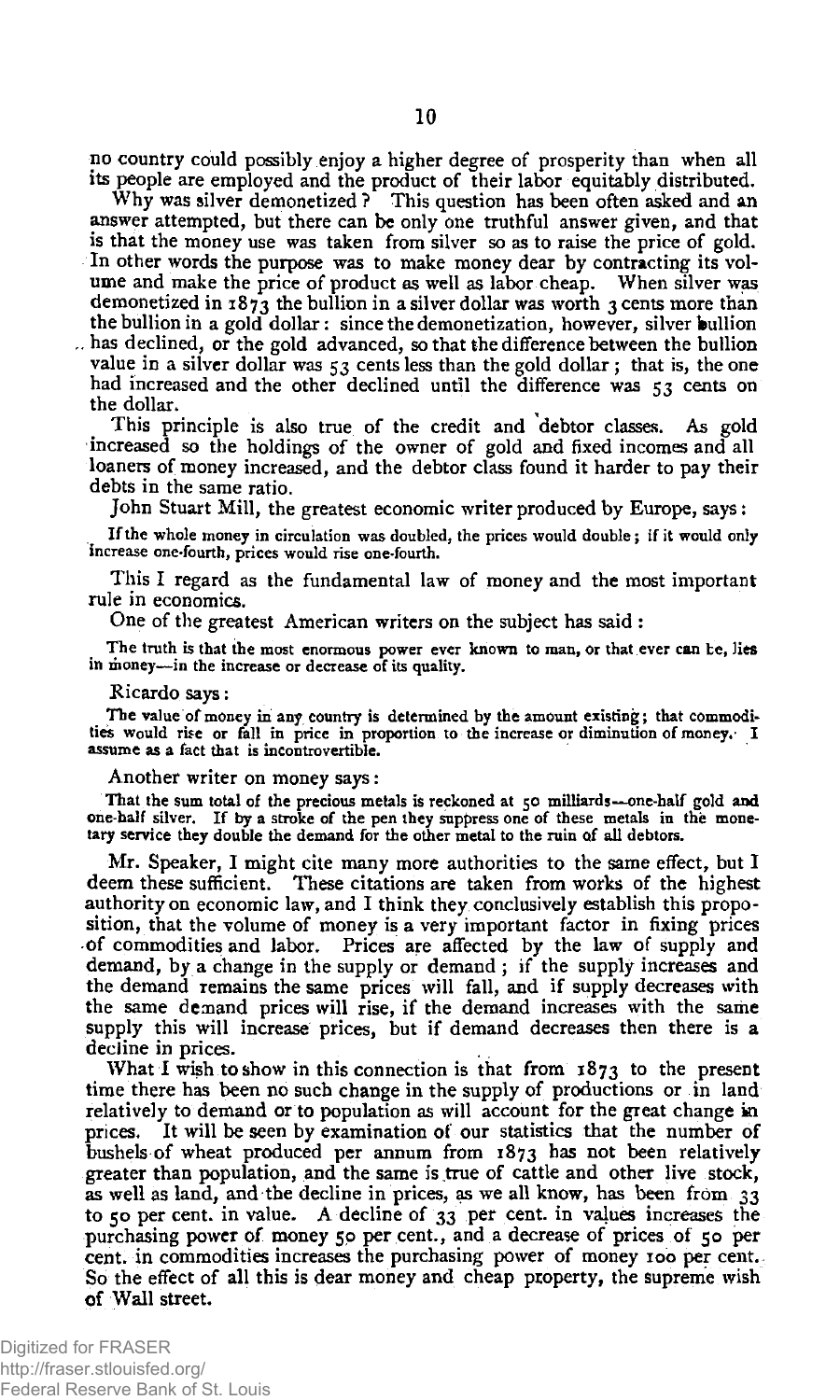From 1850 to 1873 the world's stock of metallic money more than doubled; prices were from 30 to 40 per cent, higher and the period between 1850 and 1860 was called the golden era of this country, and wealth then increased as it never did before or has since. The world's production of gold from 1841 to 1850 was \$380,000,000, and for the same period the production of silver  $$350,000,000,$  and the production of the gold of the world from  $1851$  to  $1860$ was \$1,300,000,000, and during the same period the production of silver was \$400,000,000. So it will be seen that from 1851 to 1860 there was nearly five times as much gold produced in the world as there was in the preceding decade, while there was but a very small increase in the production of silver. The cause of the great increase in gold in the latter decade was due to the discovery and production of enormous quantities of gold in California and Australia beginning with the year 1849.

I may say in passing that during that decade gold was demonetized in the German states and also in Austria, and attempts were made to demonetize it in France and other nations on the Continent; and the strange thing about it is that the very same arguments then used by those advocating the demonetization of gold are used how by the opponents of silver. Then, as now, the attempt was to demonetize the metal produced in the greatest abundance, as they claimed, so that money would not be made cheap. If we desire to see their arguments in full we have but to consult the work of Mr. Chevalier on the "Fall of Gold, " published in 1856. Then, as now, the attempt was to make money dear and productions cheap; the holders of money against the wage-earner and bread winner, in order to double the value of their accumu-<br>lated piles of gold. The issue is fairly joined, and this battle for human The issue is fairly joined, and this battle for human rights must be fought to a finish.

Every commercial nation of the world has abandoned the principle of the regulation of money by private interest. Our Constitution prohibits the several States from coining money or to emit bills of credit, and to make nothing but gold and silver coins a tender in payment of debts; and after our General Government has assumed the right to coin our money and regulate the value thereof the question is presented, how long will the people of this country, who are supposed to control the Government, submit to this cunningly devised scheme of spoliation and fraud in the destruction of more than one-third of their constitutional money?

The present Secretary of the Treasury, while he. was a Representative on the floor of this House in 1878, presented the question as forcibly and clearly as a proposition could be presented. Hon. John G. Carlisle said :

According to my view of the subject, the conspiracy which seems to have been formed here and in Europe to destroy by legislation and otherwise from three-sevenths to one-half of the metallic money of the world is the most gigantic crime of this or any other age. The consummation of such a scheme would ultimately entail more misery upon the human race than all the wars, pestilence, and famine that ever occurred in the history of the world. The absolute and instantaneous destruction of half the entire movable property of the world, including houses, ships, railroads, and all other appliances for carrying on commerce, while it would be felt more sensibly at the same moment, would not produce anything like the prolonged distress and disorganization of society that must inevitably result from the permanent annihilation of one-half of the metallic money in the world.

The gentleman from Kentucky called it a gigantic crime, and he was right, and there should be some means to adequately punish the crime. A party committing piracy on the high seas is punished by death, and yet these land pirates who are robbing every home in the land are permitted to go unwhipped of justice. The fathers of the Republic, in their wisdom, never thought such a crime would be committed and therefore made no provision for its punishment. But the crime of taking the property of another without authority on land or sea by force or by legislative decree is just the same. The conspiracy is carried on by London, Wall street, and their allies. The con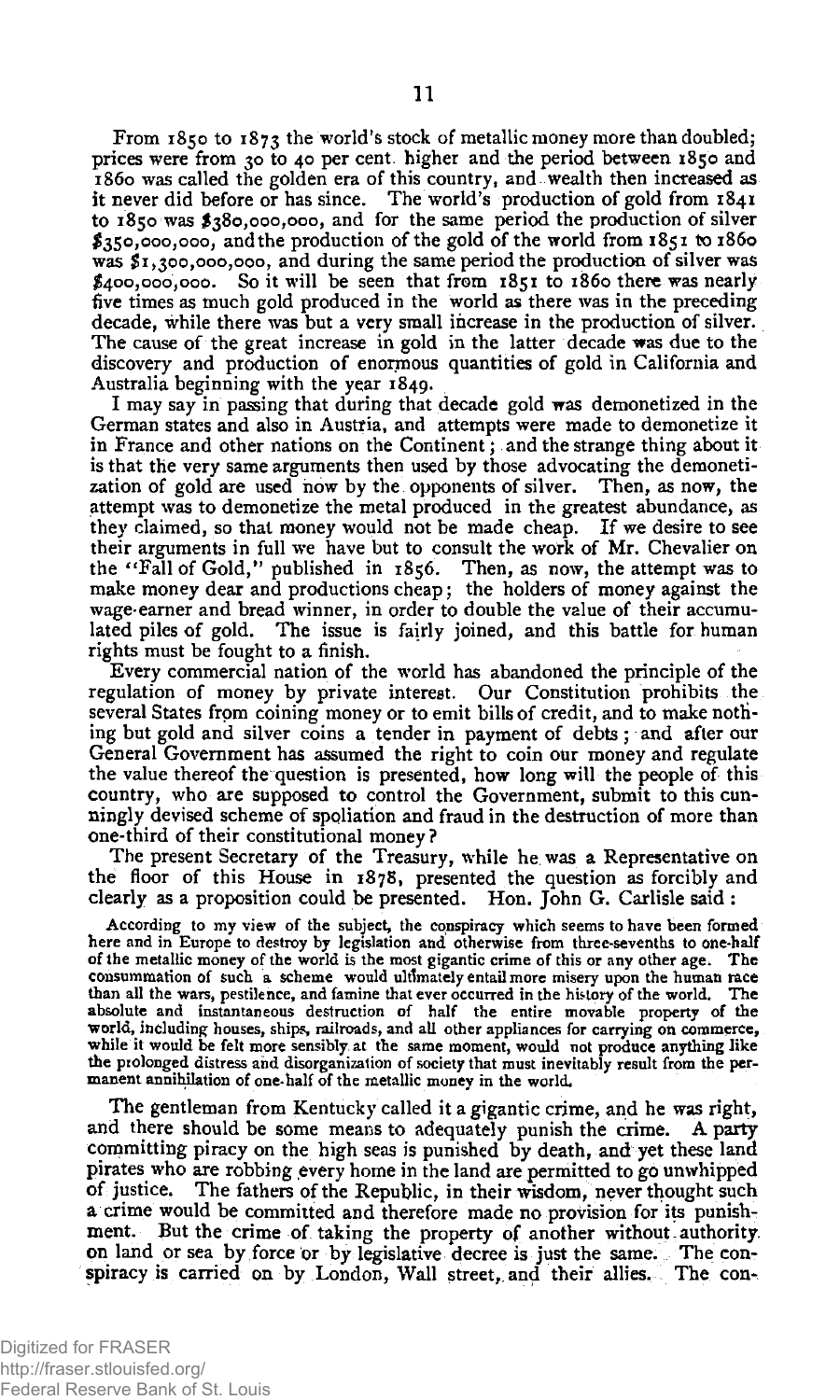spirators must be dispersed and the conspiracy suppressed. The issue is one on which the welfare of the human race depends for those who control the circulating medium of the world are masters of mankind. The issue is of human liberty and of the rights of the people. There can be no surrender. Industral liberty shall not perish even at the behest of Wall street. This is a government of the people, for the people, and by the people ; not a government of Wall street, for Wall street, and by Wall street.

It is an immemorial custom with all governments to certify the weight and fineness of the precious metals by the impression of the coinage stamp, and it is clearly a gross injustice to the people as it is to every holder of gold or silver bullion for the Government to refuse its stamp'to his bullion, as it is then thrown out of circulation as money and deprived of a great part of its value.

For more than seventy years the Government of France sustained the parity of the two metals at a ratio of  $15 \frac{1}{2}$  to 1, and to-day they have \$800,000,000 in gold, \$700,000,000 in.silver, and \$700,000,000 paper money in that country, all circulating at a parity and the paper currency redeemable in gold or silver coin at the option of the Government. If France, with a population of 39,000,000 and a territory not larger than the State of Texas, can safely carry that volume of money, what volume of money should the United States carry with nearly double the population of France and our vast territory? I will answer that hereafter.

Mr. Speaker, bimetallism is a constitutional right of the American people, of which they should not be deprived, and the wrong inflicted on them in  $1873$ should be righted here and now.

, I revere the Constitution of my country, and when I state that I believe it was ordained of' Heaven you may regard me a little superstitious, but such still is my belief; and I further believe that there is no power under the Constitution to deprive the American people of the coinage of both gold and silver. Daniel Webster, the greatest constitutional lawyer of this or any other country, said :

Gold and silver at rates fixed by the Congress constitute the legal standard of value in this country, and neither Congress nor any State has -authority to establish any other standard or to displace that standard.

Gentlemen, notice the language: Congress has no authority to displace that standard.

 $I$ ames G. Blaine said :

. I believe gold and silver, to be the money of the Constitution, indeed, the money of the American people, which the great organic law recognized as quite independent of its own existence. No power was conferred on Congress to declare either should not be money. Congress has therefore, in my judgment, no power to demonetize either.

I could greatly multiply these authorities if time would permit, but it is so patent to every reflecting mind that nature, as well as the Constitution, intended gold and silver to be used as money, that there can be no justification for its demonetization. Mother earth holds our gold and silver in her great pockets, and by investigation and development it waa found many years ago that the ratio of the two metals in the earth was as 16 to 1, and on this principle and ratio the two metals were coined.

I beg gentlemen to remember that the ratio can not be fixed on the cost of production or commercial values alone, for these change every day—nay, sometimes every hour. The ratio can not be predicated on cost of production or commercial value. Some of the bullion and coins now in existence may have been in existence for a hundred years. How are you going to find what it cost to produce the bullion then? One mine produces silver at a loss and another at a profit; how wilt you adjust it ? Then, if you, take the commercial or market value as the standard, that market value is constantly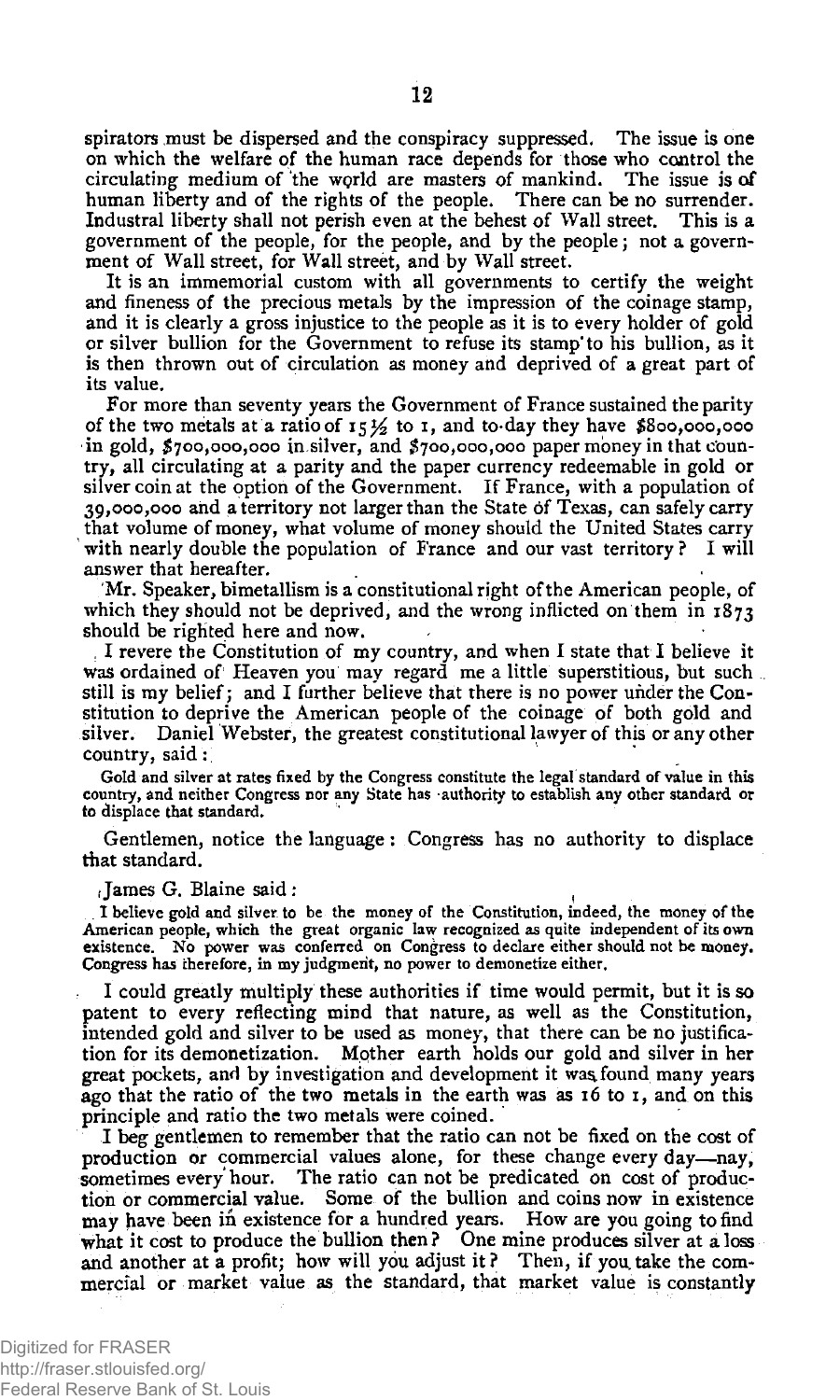changing, and therefore yon would be compelled to change the ratio in your coins every month or year. If a man would find a nugget of gold in his path, as many have done, say worth \$10,000, he is allowed to take it tothe'mints and have it coined into eagles and half eagles, without any inquiry'as to the cost of production.

I have no doubt but, taking all the silver and gold in the world, it cost more to produce it than its value after it is coined. If the money use was taken from gold bullion, does any person suppose for a moment 25.8 grains of gold bullion would be worth a uniform price on the market of 100 cents ? No; it would simply become a commodity, subject from day to day to the market changes as other commodities; so if the full money use was given to silver bullion, that would raise the price of the bullion to the money value. If, therefore, it has' been discovered by new appliances that there is more silver bullion in the earth in proportion to gold than 16 to 1, I can see no good reason why the ratio may not be changed. I think, hpwever, that the ratio of gold, to silver in the earth is still about the same, and that the coinage ratio should be 16 to 1, although I will vote, by way of compromise, for a small increase in the ratio.

Now, Mr. Speaker, I wish to say a few words about the Sherman act. That act was passed in 1890, and it authorized the Secretary of the Treasury to purchase 4,500,000 ounces of silver bullion every month at the market price, and to issue in payment of such purchase of silver bullion Treasury notes of the United States; such notes to be redeemable on demand in coin.

When the measure was under consideration in this House I had the honor to address the House, and among other things I said on that occasion:

The effect of passing the bill-

That is the Sherman act—

would be to suspend silver coinage and to totally demonetize this metal and to permanently establish for us the single gold standard; and clearly that would have the effect to drive all silver out of circulation. There is another reason why this bill (the Sherman act) should not become a law. It will be remembered that there are about \$1,400,000,000 bonds of the Government now outstanding, and some of them will fall due next year, and all the balance in a few years later. Now, these bonds are all payable in coin, not in paper money or silver certificates. This bill stops the c paid in gold.

Mr. Speaker, when I made these statements I spoke the exact truth. The prophecy has been fulfilled. This matter has come to pass, as I expected. I do not agree now with all that is said about this act, that it is the sole cause of the present crisis. I do not believe that it is, and, therefore, I will not say so. There is a financial panic in this country, but I think that it is, **largely** due to the demonetization of silver in 1873, to the McKinley **bill,**  and other vicious Republican legislation for the last decade.

The vice of the Sherman act is the purchase of silver bullion and storing it in the Treasury. It should be coined into money and used to redeem the coin notes issued for the purchase of the bullion.

If an army was fleeing in a panic from their victorious enemies, what would you do to restore confidence and stop the panic? It seems to me that the proper thing would be, re-enforce them with more men, so that they would be certain that they could return and defeat their enemy. We have a financial panic because there is not sufficient money to do the business of the country, and the remedy proposed is not to furnish the people more money, but to repeal the Sherman act and thus curtail the increased circulation of \$50,000,000 annually that we get under the Sherman act. The notes issued under this act are as good money as any other money issued by the Government, and in place of extending the currency, it is insisted that we must contract it. The people ask for bread and you give them a stone.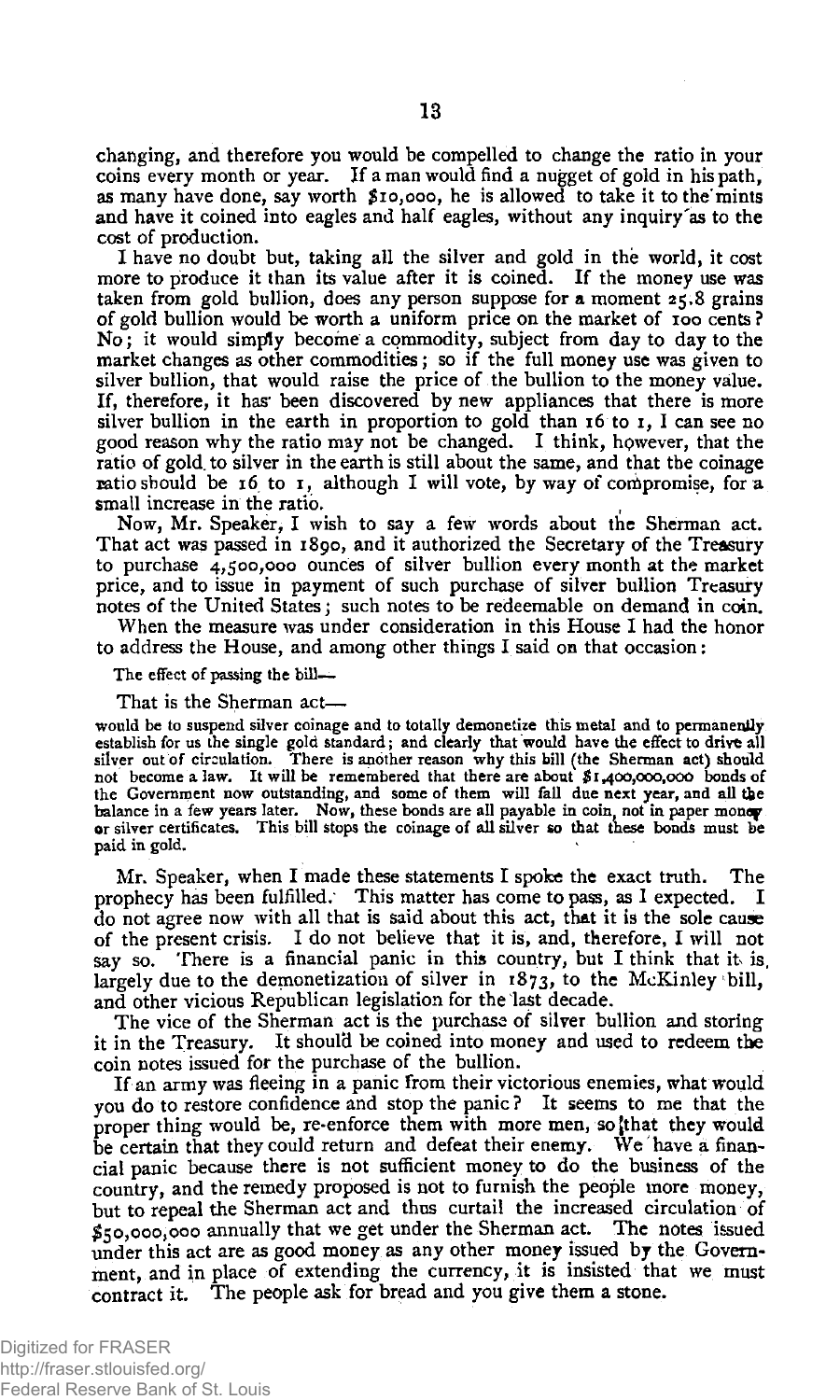I am in favor of the repeal of the Sherman act. In fact, I am in favor of the repeal of all the Sherman acts on our statutes, and especially the repeal of the act of 1873, that demonetized silver. But at the same time I am in favor of proper legislation to take their place. I am ready to repeal the McKiriley bill, but I want a tariff bill for revenue only to take its place.

I stand with both feet,on the Democratic platform of 1892, and insist that the cowardly makeshift of the Sherman act shall be repealed and the financial principles of that platform shall be enacted into law. Gentlemen, you can not deceive the people of this country. They know what you are doing, and how you are doing it.

I beg to call your attention to the fact that every Democrat in this House voted for the special order of business under which we are now proceeding; that is, that we shall have fourteen days of debate and also evening sessions, and then the first vote that we take shall be for coinage of silver at the ratio of 16 to 1. If this vote carries, that will repeal the Sherman act.

This is the way it should be repealed. The same vote that repeals the Sherman act will give us silver coinage, and thus increase our circulation by good money at least #60,000,000 annually. This is what I promised my people I would do, and I will do it if my vote is the only affirmative vote giyen. Many of you say you are for silver coinage, but you are like Felix said to Paul: "Go thy way for this time; when I have a convenient season I will call for thee."

Gentlemen, when do you think the " convenient season " will come ? This session of Congress, or the next, or twenty years from now. Some of you say that you are for silver coinage when we have an international agreement on a ratio of coinage between the two metals. When will that take place ? Never.

Since the adoption of the Chicago platform there has been a meeting of an international commission at Brussels to agree on a ratio between gold and silver. What did the commission do ? Nothing. The talk of an international commission is simply a " motion for a continuance/' as a tricky lawyer does in a case he does not wish to try. We all know that England will never agree to any ratio between the two metals in her present condition, and gentlemen say that unless England concurs we can not have bimetallism. Why, then, delay this question any longer ?

The Democratic platform declares that we must maintain, the " parity of the two metals." To this I fully agree; but how is that to be done? In my judgment it is simple enough. When the Treasury pays out a gold dollar in redemption for a coin note the next time the Treasury should pay out a silver dollar, and so on. If the Treasury would observe the " parity between the metals," then the metals would take care of themselves.

The Chicago platform must mean coinage of both metals at a proper ratio, for it can mean nothing else. It says : \*

We hold to the use of both gold and silver as the standard money of the country.

This does not mean that gold shall be the standard and silver simply a subsidiary coin.- It means that both metals must be treated alike; and for this reason I can not vote for the Wilson bill, that repeals the purchasing clause of the Sherman act, because that bill pledges "the faith and credit of the United States to maintain the parity of the standard gold and silver coins of the United States." The Chicago platform is pledged " to maintain the parity of the two metals," which is all right, but the parity of the coins is quite a different thing.

The Treasury Department in its construction of the words in the Sherman act, " to maintain the two metals at a parity with each other," held that the **Treasury** had the right to redeem a silver certificate in gold, and when the Treasury comes to construe this part of the Wilson bill, if it ever becomes a law, it will hold that the Treasury has the right to redeem silver dollars with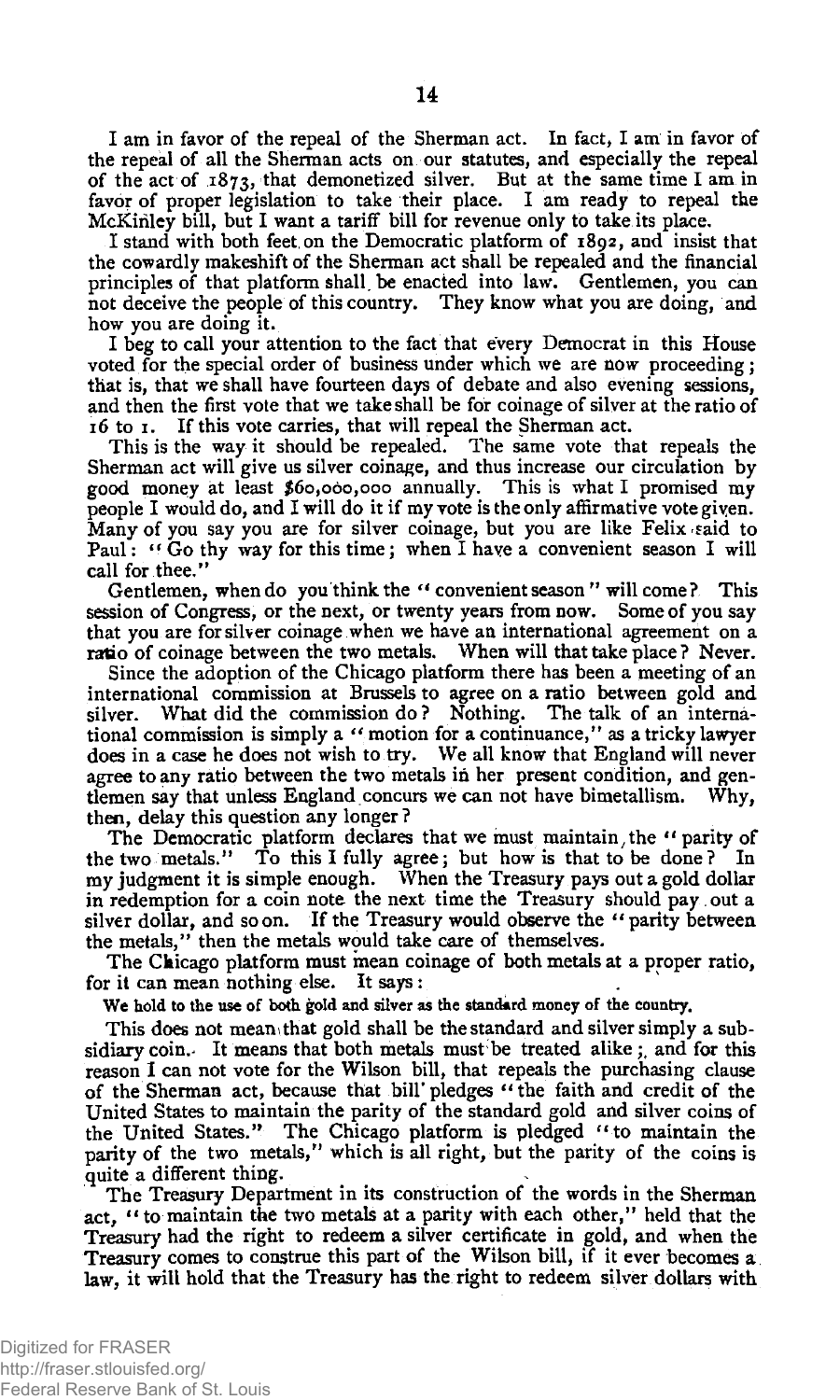gold dollars. This is the way I construe the language of the Wilson bill and the way the Treasury will construe it, and I think that that should not be enacted into law.

The silver dollar, in my judgment, is money of ultimate payment and can not and should not be redeemed like a paper dollar. The reason a paper dollar should be redeemed is because it is simply token money or a promise to pay, and it has no value only as it is to be redeemed jn gold or silver. If a silver dollar is to be redeemed with gold, then the silver dollar is but token money and you are at once on a gold basis. Does the Chicago platform favor such a result? I think not.

The amount of gold money in the world is about \$3,656,935,000 and silver money \$3,944,700,000. If silver is demonetized, then we are on a gold basis, with only \$2.36 per capita to do the business of the world. That will double the purchasing power of money and reduce its debt-paying power onehalf.

In the great State of Illinois the census of 1890 shows that the mortgage indebtedness in that State is \$100 per capita, or \$500 to every family of five persons in the State; a total of nearly \$400,000,000. If this is to be paid in gold it will require \$800,000,000 to pay the debt. How can a member of Congress who represents an agricultural constituency support such a measure? If I should do so, when I return to my people I could not look them in the face and regard myself as an honest man, and, so help me heaven, any such legislation shall not have my support. No. 1996. In the same of the same of the same of the same of the same of the same of the same of the same of t<br>In the same of the same of the same of the same of the same of the same of the same of the same of the same of

I have examined this question calmly and dispassionately, and as God has given me the power to understand the right, I regard it as an enslavement of the masses for the-benefit of the classes.

The total debts of this country, public and private, are somewhere about \$30,000,000,000. If one-half of the money are destroyed, the balance left must do double duty, and therefore the effect would be to double all debts, making the debts of this country nearly equal to its total wealth. And it will be well to bear in mind, also, that a great part of this indebtedness held against the labor and production of this country, that labor never received any consideration for it.

The railroad indebtedness of this country, one third of it or more, is watered stock. The Government bonds were sold for less than 60 cents on the dollar in gold and the same is true of other bonds.

The great majority of the Government bonds when made were payable in currency or the lawful money, but that was afterwards changed by statute and they were made payable in coin.

But let all that pass now. The people of this country are willing to pay every dollar of indebtedness, principal and interest, as called for in the contract, in the money that was then in existence, but not one cent more. Nearly three-fourths of the bonded debt of the nation has been paid, leaving about \$600,000,000, held chiefly in England, yet to pay. Still at the present price of wheat it will take nearly as many bushels of wheat to pay this balance as it would require to pay the original indebtedness, with wheat at its then price. At 40 cents a bushel, the local market price now, it would take 1,500,000,000 bushels to pay the balance of the debt, while that amount of wheat at \$1.50 per bushel, the price when the debt was contracted, would pay \$2,250,000,000. And this is approximately true of all other farm products, as well as days of labor.

How long, oh! how long, in the name of justice, will this thing continue ? How long will the vampires of wealth continue to suck the lifeblood of labor?

There is no truer statement in the Book of books than the saying of Solomon that " the borrower is the slave of the lender." The valorous sword of our